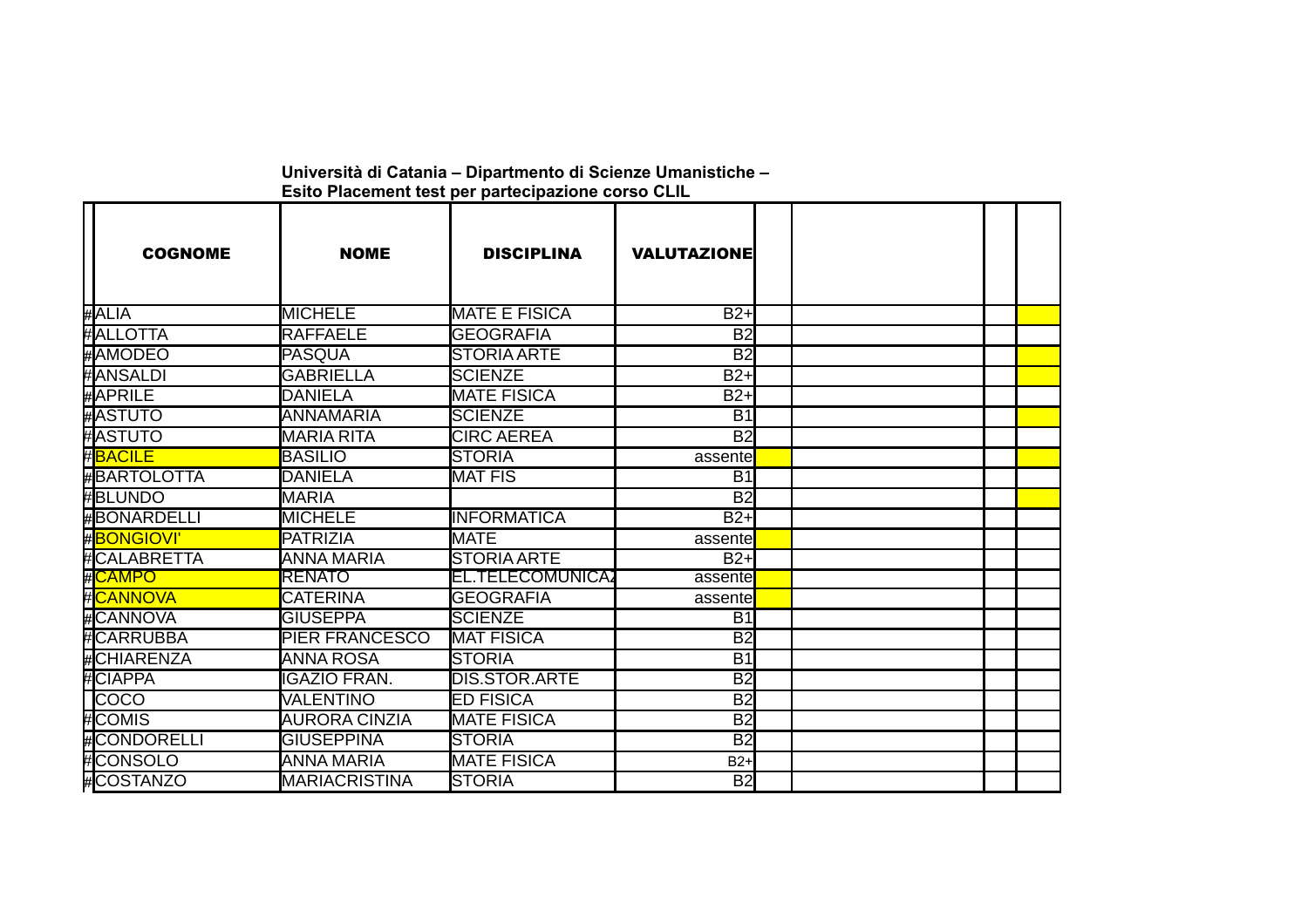| #ICRO                 | <b>VINCENZO</b>            | <b>MATE FISICA</b>     | <b>B2</b>        |  |
|-----------------------|----------------------------|------------------------|------------------|--|
| <b>CUMBO</b>          | <b>AURA SUSANNA</b>        | <b>FILO STORIA</b>     | $B2+$            |  |
| <b>CURATOLO</b>       | <b>PATRIZIA</b>            | ISTORIA                | B <sub>2</sub>   |  |
| #D'AGATI              | <b>FABIO</b>               | <b>FILO STORIA</b>     | $B2+$            |  |
| #ID'AMICO             | <b>MARIA GRAZIA</b>        | <b>MATE FISICA</b>     | $B2+$            |  |
| #D'AMORE              | <b>GIANGUIDO</b>           | EC.AZIEN:              | assente          |  |
| #D'ANNA               | ROSALIA MARIA D'ANMAT.FIS. |                        | $B2+$            |  |
| #DI GIOVANNI          | <b>ANGELA LAURA</b>        | <b>MATE</b>            | $\overline{B2+}$ |  |
| #DI MARCO             | <b>MARIA ROSA</b>          | <b>MATE FIS</b>        | B <sub>2</sub>   |  |
| #FAILLA               | RITA                       | <b>SCIEN.NAT.</b>      | <b>B2</b>        |  |
| #FESTEGGIANTE         | <b>MARCELLO</b>            | <b>FILO STORIA</b>     | $B2+$            |  |
| # FIACCABRINO         | <b>FRANCESCO</b>           |                        | B <sub>2</sub>   |  |
| #FINOCCHIARO          | <b>PAOLA</b>               |                        | $\overline{B2+}$ |  |
| #FRONTE               | <b>GABRIELLA</b>           | <b>STORIA</b>          | $B2+$            |  |
| #GENNARO              | <b>GIOVANNELLA</b>         |                        | B <sub>2</sub>   |  |
| <b>GIARDINA</b>       | <b>GIACOMA</b>             | <b>CHIMICA</b>         | B <sub>2</sub>   |  |
| <b></b> IGIOVENE      | MARIA ZAIRA                | IGESE 7                | B <sub>2</sub>   |  |
| #IGIUNTA              | <b>PAOLA</b>               | <b>SCIENZE</b>         | B <sub>2</sub>   |  |
| # <b>I</b> GRIMAUDO   | <b>MARIA</b>               | <b>FILOSOFIA</b>       | $\overline{B2}$  |  |
| <b>HIACONO MANNO</b>  | <b>CAR.MARCELLO</b>        | <b>INFORMATICA</b>     | $B2+$            |  |
| # <b>I</b> LA PAGLIA  | <b>LUCREZIA</b>            | <b>SCIENZE</b>         | $B1+$            |  |
| #LA ROSA              | <b>SALVATORE</b>           | <b>MAT FISICA</b>      | B <sub>2</sub>   |  |
| # <b>I</b> LA RUSSA   | <b>CATERINA</b>            | MAT.FIS.               | $B2+$            |  |
| #ILEDDA               | IROSARIO                   | <b>STORIA ARTE</b>     | B <sub>2</sub>   |  |
| #ILEONE               | <b>ELENA</b>               | <b>FILO STORIA</b>     | B <sub>2</sub>   |  |
| <b>HLEONE</b>         | <b>ROSALIA</b>             | <b>STORIA</b>          | B <sub>2</sub>   |  |
| <b>#ILEPANTO</b>      | ANTONIA                    | <b>STORIA</b>          | $B2+$            |  |
| <b>#LICITRA</b>       | <b>DANIELA</b>             | <b>MATE FISICA</b>     | $B2+$            |  |
| #ILISI                | <b>RAFFAELLA</b>           | <b>INFORMATICA</b>     | $B2+$            |  |
| # <mark>LO BUE</mark> | ANNA MARIA                 | <b>SCIENZE</b>         | assente          |  |
| #ILO NERO             | <b>ICAROLINA</b>           | <b>ISTORIA</b>         | C1               |  |
| #LOMBARDO             | <b>MARIA GIUSEPPINA</b>    | <b>SCIENZE MOTORIE</b> | B <sub>2</sub>   |  |
| #LOMBARDO             | <b>MARIA TERESA</b>        | <b>MAT FIS</b>         | $B2+$            |  |
| <b>HLOPIANO</b>       | LUCIANA                    | <b>SCIENZE</b>         | $B2+$            |  |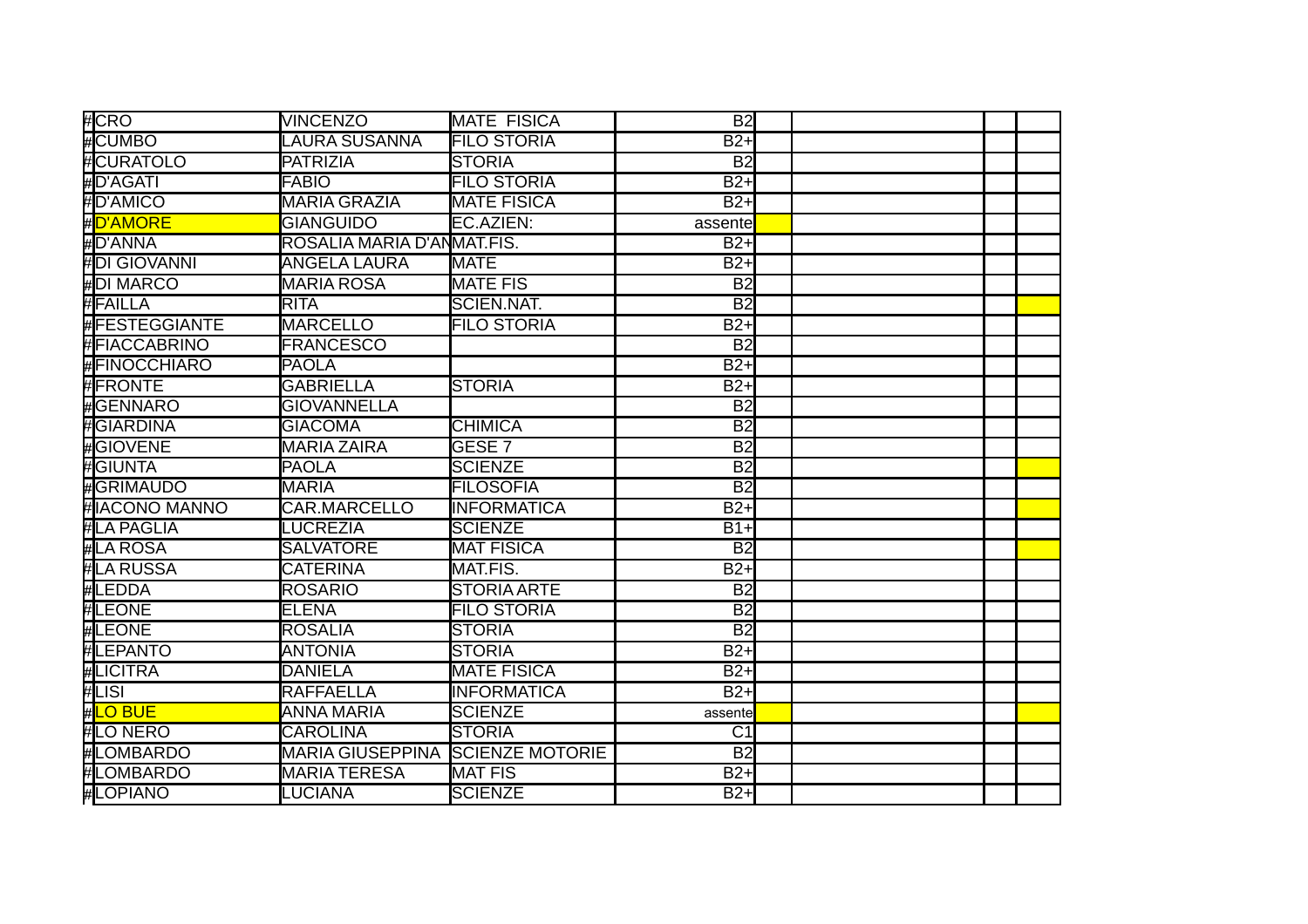| ⊭lMADDALENA           | <b>ADRIANA</b>               | <b>SCIENZE</b>        | assentel         |  |
|-----------------------|------------------------------|-----------------------|------------------|--|
| <b>MEMBRADO</b>       | LILIANA MAGDALENASTORIA ARTE |                       | B <sub>2</sub>   |  |
| #MICALI               | <b>ADA</b>                   | <b>SCIENZE</b>        | <b>B2</b>        |  |
| #MICCICHE'            | <b>IM DOMENICA</b>           | <b>SCIENZE</b>        | <b>B2</b>        |  |
| #MICELI               | <b>ANGELA</b>                | SCIE.NAT.             | $B1+$            |  |
| <b>MIGLIORE</b>       | <b>GIOVANNA</b>              | FILO                  | <b>B2</b>        |  |
| #MINGRINO             | FRA.PAOLO                    | MEC.TEC.              | $B2+$            |  |
|                       |                              |                       |                  |  |
| #MONTELEONE           | <b>GIUSEPPINA</b>            | <b>STORIA</b>         | $\overline{B2}$  |  |
| #MORREALE             | <b>MARIA</b>                 | <b>GEOGRAFIA</b>      | <b>B2</b>        |  |
|                       |                              |                       |                  |  |
| #MULE'                | <b>ELVIRA ENZA</b>           | <b>MATE FISICA</b>    | assente          |  |
| #MUZZICATO            | <b>CLELIA</b>                | <b>GEOGRAF.</b>       | $B2+$            |  |
| #IPANAGIA             | <b>SALVATORE</b>             | <b>ST ARTE</b>        | B <sub>2</sub>   |  |
| <b>HPAPPALARDO</b>    | <b>MARIA DANIELA</b>         | <b>MATE FIS</b>       | $\overline{B2}$  |  |
| #PAPPALARDO           | IVENERA ANTONIA              | <b>MATEMATICA</b>     | B <sub>2</sub>   |  |
| # <b>P</b> ASSALACQUA | <b>MANLIO</b>                | <b>GEOGRAFIA</b>      | assente          |  |
| #POIDOMANI            | LAURA                        | <b>FILOSOFIA</b>      | <b>B2</b>        |  |
| # POMATA              | <b>GIOVANNI</b>              | ELET.TELECOMUNIO      | assente          |  |
| <b>HPRIVITERA</b>     | <b>GIUSEPPE</b>              | mate fisica           | B <sub>2</sub>   |  |
| # <b>I</b> OUARANTA   | <b>DOMENICO</b>              | <b>FILO STORIA</b>    | $B2+$            |  |
| <b>#RAGONESE</b>      | ANNA                         | MAT.APPLIC.           | B <sub>2</sub>   |  |
| #RE                   | <b>MAURIZIO</b>              | <b>METE FISICA</b>    | $B2+$            |  |
| #RIZZO                | <b>NADIA</b>                 | <b>ST ARTE</b>        | $\overline{B2+}$ |  |
| #RIZZOTTI             | <b>LUCIA</b>                 | <b>MATE FISICA</b>    | $B2+$            |  |
| #SACCA'               | ALESSANDRO                   | <b>SCIENZE</b>        | $B2+$            |  |
| #İSALEMI              | <b>I</b> MARIA GABRIELLA     | ICHIMICA              | $B2+$            |  |
| #SANTANGELO           | <b>TERESA</b>                |                       | B <sub>2</sub>   |  |
| <b>SANTORO</b>        | <b>MARIA</b>                 | <b>DISC GIUR ECON</b> | $\overline{B2}$  |  |
| # <b>I</b> SCHEMBARI  | <b>GIUSEPPA</b>              | <b>MATE FIS</b>       | $\overline{B2}$  |  |
| #SCHIPILLITI          | <b>CATERINA</b>              | <b>MATE FIS</b>       | $B2+$            |  |
| #SCIFO                | <b>ANGELA</b>                | <b>MATE FIS</b>       | <b>B2</b>        |  |
| #ISEPPANEN            | <b>TERHI IMELI</b>           | <b>FILO STORIA</b>    | $B2+$            |  |